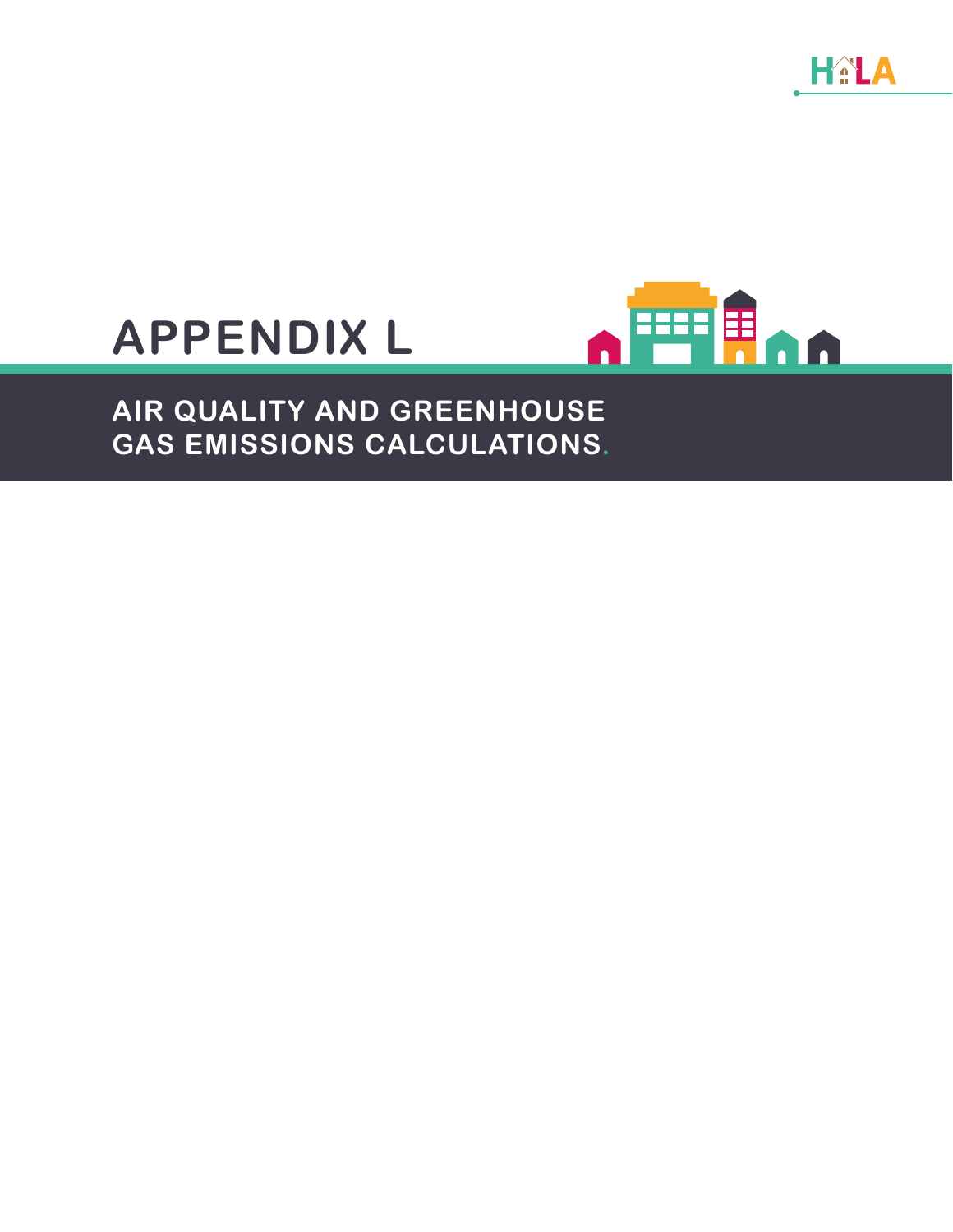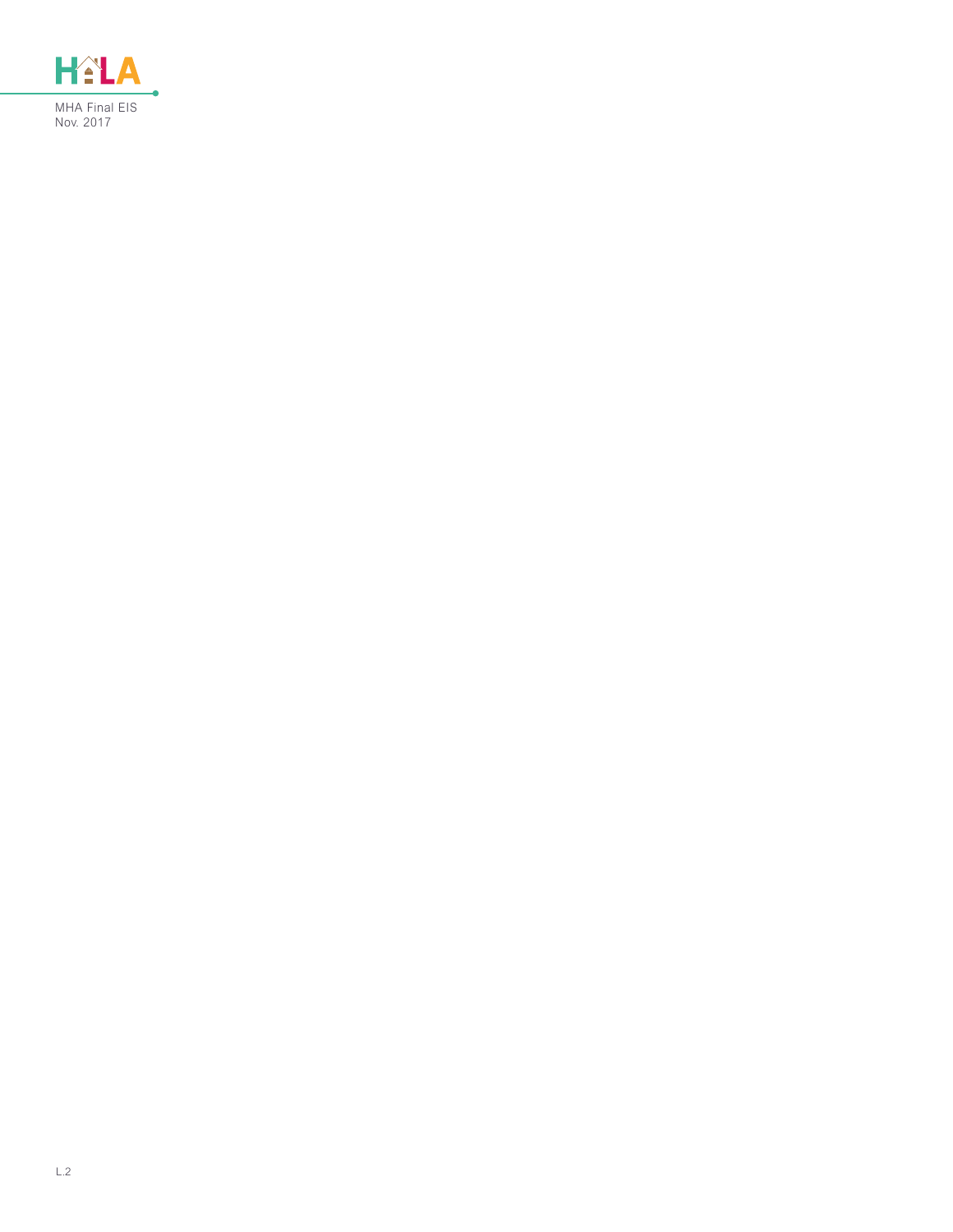#### **MOVES2014 Emission Factors**

|      |                                |                          | <b>Emission Factor,</b> |
|------|--------------------------------|--------------------------|-------------------------|
| Year | <b>Vehicle Type</b>            | Pollutant                | g/mi                    |
| 2015 | Auto and Light Trucks          | Carbon Monoxide (CO)     | 3.4347417803953         |
| 2015 | Auto and Light Trucks          | Oxides of Nitrogen (NOx) | 0.4400546875743         |
| 2015 | Auto and Light Trucks          | PM2.5                    | 0.0130365944704         |
| 2015 | <b>Auto and Light Trucks</b>   | VOC                      | 0.1012908073651         |
| 2035 | <b>Auto and Light Trucks</b>   | Carbon Monoxide (CO)     | 1.1813150598788         |
| 2035 | <b>Auto and Light Trucks</b>   | Oxides of Nitrogen (NOx) | 0.0572159525128         |
| 2035 | Auto and Light Trucks          | PM2.5                    | 0.0074742771692         |
| 2035 | Auto and Light Trucks          | <b>VOC</b>               | 0.0224383543354         |
| 2015 | Medium and Heavy Trucks        | Carbon Monoxide (CO)     | 6.6874681780743         |
| 2015 | Medium and Heavy Trucks        | Oxides of Nitrogen (NOx) | 5.0258978903930         |
| 2015 | Medium and Heavy Trucks        | PM2.5                    | 0.2300680434034         |
| 2015 | Medium and Heavy Trucks        | <b>VOC</b>               | 0.5300218405968         |
| 2035 | Medium and Heavy Trucks        | Carbon Monoxide (CO)     | 0.9614989730936         |
| 2035 | Medium and Heavy Trucks        | Oxides of Nitrogen (NOx) | 0.8260670920110         |
| 2035 | Medium and Heavy Trucks        | PM2.5                    | 0.0345687988499         |
| 2035 | <b>Medium and Heavy Trucks</b> | VOC                      | 0.0554789906588         |

Note: PM10 and PM2.5 emission factors include exhaust, brakewear, and tirewear.

Emission factors proportioned based on population of source type in King County.

Auto and light truck vehicle type is average of MOVES source types 11, 21, 31, and 32.

Medium and heavy truck vehicle type is average of MOVES source types 41, 42, 43, 51, 52, 53, 54, 61, and 62.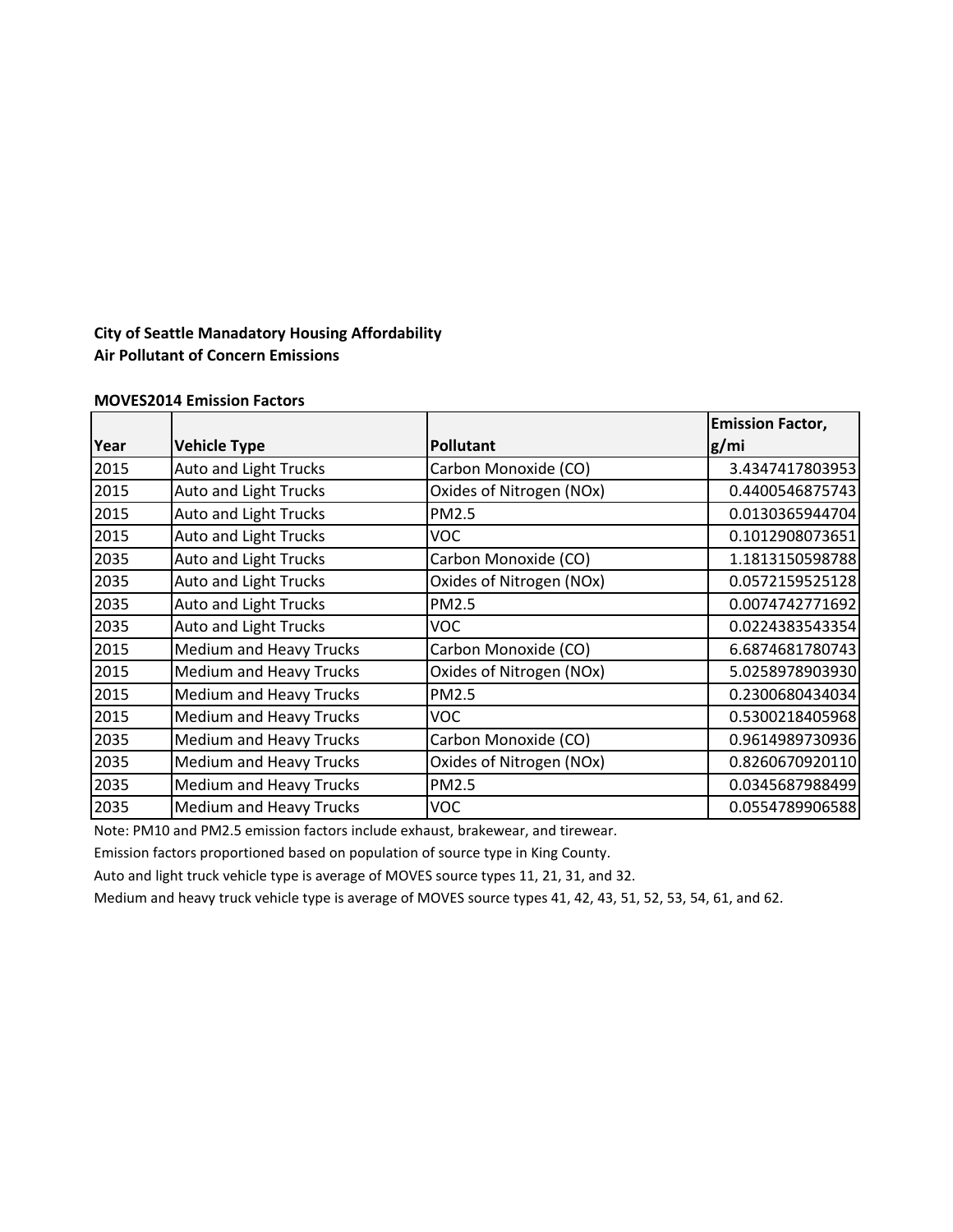## **Vehicle Miles Traveled Annually**

| <b>Vehicle Type</b>              | 2015       | 2035 Alt 1 | 2035 Alt 2 | 2035 Alt 3 |
|----------------------------------|------------|------------|------------|------------|
| Auto and Light Duty Truck VMT    | 19,130,652 | 22,096,823 | 22,188,229 | 22,221,217 |
| Medium & Heavy Truck VMT         | 957,759    | 1,170,154  | 1,170,039  | 1,170,244  |
| <b>Total VMT</b>                 | 20,088,411 | 23,266,977 | 23,358,268 | 23,391,461 |
| Auto and Light Duty Truck VMT, % | 95.2%      | 95.0%      | 95.0%      | 95.0%      |
| Medium & Heavy Truck VMT, %      | 4.8%       | 5.0%       | 5.0%       | 5.0%       |

Source: GHG Appendix.

#### **2015**

|                          |                                 | <b>Auto and Light Duty Trucks</b> | <b>Medium and Heavy Duty Trucks</b> |                            |                             |
|--------------------------|---------------------------------|-----------------------------------|-------------------------------------|----------------------------|-----------------------------|
| <b>Pollutant</b>         | <b>Emission Factor,</b><br>g/mi | <b>Emissions Rate, tpy</b>        | <b>Emission Factor,</b><br>g/mi     | <b>Emissions Rate, tpy</b> | <b>Total Emissions, tpy</b> |
| Carbon Monoxide (CO)     | 3.43474178                      | 72.43                             | 6.68746818                          | 7.06                       | 79.49                       |
| Oxides of Nitrogen (NOx) | 0.44005469                      | 9.28                              | 5.02589789                          | 5.31                       | 14.59                       |
| PM2.5                    | 0.08043877                      | 1.70                              | 0.29747022                          | 0.31                       | 2.01                        |
| <b>VOC</b>               | 0.10129081                      | 2.14                              | 0.53002184                          | 0.56                       | 2.70                        |

Note: PM2.5 emission factors are the sum of the MOVES emission factor (exhaust, brakewear, tirewear) and a Seattle-area specific AP-42 road dust emission factor for PM2.5.

#### **2035 Alternative 1**

|                          |                                 | <b>Auto and Light Duty Trucks</b> | <b>Medium and Heavy Duty Trucks</b> |                            |                      |
|--------------------------|---------------------------------|-----------------------------------|-------------------------------------|----------------------------|----------------------|
| <b>Pollutant</b>         | <b>Emission Factor,</b><br>g/mi | <b>Emissions Rate, tpy</b>        | <b>Emission Factor,</b><br>g/mi     | <b>Emissions Rate, tpy</b> | Total Emissions, tpy |
| Carbon Monoxide (CO)     | 1.18131506                      | 28.77                             | 0.96149897                          | 1.24                       | 30.01                |
| Oxides of Nitrogen (NOx) | 0.05721595                      | 1.39                              | 0.82606709                          | 1.07                       | 2.46                 |
| PM2.5                    | 0.07487645                      | 1.82                              | 0.10197097                          | 0.13                       | 1.96                 |
| <b>VOC</b>               | 0.02243835                      | 0.55                              | 0.05547899                          | 0.07                       | 0.62                 |

Note: PM2.5 emission factors are the sum of the MOVES emission factor (exhaust, brakewear, tirewear) and a Seattle-area specific AP-42 road dust emission factor for PM2.5.

#### **2035 Alternative 2**

|                          |                                 | <b>Auto and Light Duty Trucks</b> | <b>Medium and Heavy Duty Trucks</b> |                            |                             |
|--------------------------|---------------------------------|-----------------------------------|-------------------------------------|----------------------------|-----------------------------|
| Pollutant                | <b>Emission Factor,</b><br>g/mi | <b>Emissions Rate, tpy</b>        | <b>Emission Factor,</b><br>g/mi     | <b>Emissions Rate, tpy</b> | <b>Total Emissions, tpy</b> |
| Carbon Monoxide (CO)     | 1.18131506                      | 28.89                             | 0.96149897                          | 1.24                       | 30.13                       |
| Oxides of Nitrogen (NOx) | 0.05721595                      | 1.40                              | 0.82606709                          | 1.07                       | 2.46                        |
| <b>PM2.5</b>             | 0.07487645                      | 1.83                              | 0.10197097                          | 0.13                       | 1.96                        |
| <b>VOC</b>               | 0.02243835                      | 0.55                              | 0.05547899                          | 0.07                       | 0.62                        |

Note: PM2.5 emission factors are the sum of the MOVES emission factor (exhaust, brakewear, tirewear) and a Seattle-area specific AP-42 road dust emission factor for PM2.5.

## **2035 Alternative 3**

|                          |                                 | <b>Auto and Light Duty Trucks</b> | <b>Medium and Heavy Duty Trucks</b>                           |      |                             |
|--------------------------|---------------------------------|-----------------------------------|---------------------------------------------------------------|------|-----------------------------|
| Pollutant                | <b>Emission Factor,</b><br>g/mi | <b>Emissions Rate, tpy</b>        | <b>Emission Factor,</b><br><b>Emissions Rate, tpy</b><br>g/mi |      | <b>Total Emissions, tpy</b> |
| Carbon Monoxide (CO)     | 1.18131506                      | 28.94                             | 0.96149897                                                    | 1.24 | 30.18                       |
| Oxides of Nitrogen (NOx) | 0.05721595                      | 1.40                              | 0.82606709                                                    | 1.07 | 2.47                        |
| <b>PM2.5</b>             | 0.07487645                      | 1.83                              | 0.10197097                                                    | 0.13 | 1.97                        |
| <b>VOC</b>               | 0.02243835                      | 0.55                              | 0.05547899                                                    | 0.07 | 0.62                        |

Note: PM2.5 emission factors are the sum of the MOVES emission factor (exhaust, brakewear, tirewear) and a Seattle-area specific AP-42 road dust emission factor for PM2.5.

#### **Summary**

| Pollutant                | 2015  | 2035 Alternative 1 | 2035 Alternative 2 | 2035 Alternative 3 |
|--------------------------|-------|--------------------|--------------------|--------------------|
| Carbon Monoxide (CO)     | 79.49 | 30.01              | 30.13              | 30.18              |
| Oxides of Nitrogen (NOx) | 14.59 | 2.46               | 2.46               | 2.47               |
| <b>PM2.5</b>             | 2.01  | 1.96               | 1.96               | 1.97               |
| <b>VOC</b>               | 2.70  | 0.62               | 0.62               | 0.62               |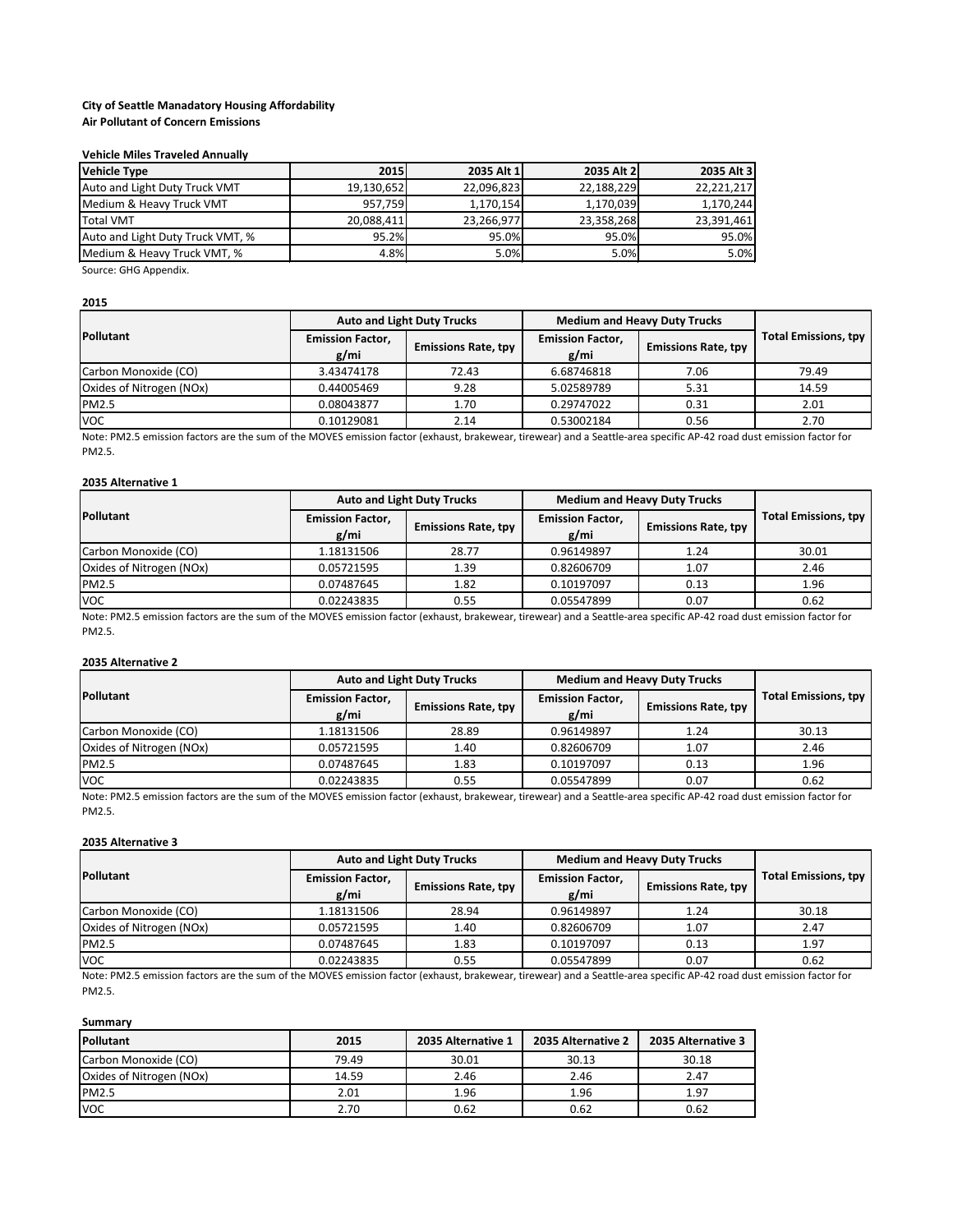## **Road Dust Calculations**

Source: AP-42 Handbook, Chapter 13.2.1, page 5

## **Equation:**

| -------- | equals | [k (sL) <sup>0.91</sup> x (W) <sup>1.02</sup> ]*(1-P/4N)                                                                                                                                  |
|----------|--------|-------------------------------------------------------------------------------------------------------------------------------------------------------------------------------------------|
| where:   |        |                                                                                                                                                                                           |
|          | $=$    | particle size multiplier for particle size range and units of interest. k = particle size multiplier. The AP-42 value for PM10 is 1.00 g/mile and that for PM2.5 is 0.25 g/mile. <b>E</b> |
| SL       | $=$    | road surface silt loading (grams per square meter)                                                                                                                                        |
| w        | $=$    | average weight (tons) of all the vehicles traveling the road (2.4 tons)                                                                                                                   |
|          | $=$    | number of "wet" days with at least 0.254 mm (0.01 in) of precipitation during the averaging period, and                                                                                   |
|          | $=$    | number of days in the averaging period (e.g., 365 for annual, 91 for seasonal, 30 for monthly)                                                                                            |
|          |        |                                                                                                                                                                                           |

|               | For the Seattle Area): |          |            |             |                  |  |  |  |
|---------------|------------------------|----------|------------|-------------|------------------|--|--|--|
| For $PM_{10}$ |                        |          |            | For $PM2.5$ |                  |  |  |  |
| k             | $=$                    | 1        | k          | $=$         | 0.25             |  |  |  |
| sL            | $=$                    | 0.1      | sL         |             | 0.1              |  |  |  |
| W             | $=$                    | 2.4      | W          | $=$         | 2.4              |  |  |  |
| P             | $=$                    | 150      | P          | $=$         | 150              |  |  |  |
| N             | $\equiv$               | 365      | N          | $=$         | 365              |  |  |  |
| Therefore:    |                        |          | Therefore: |             |                  |  |  |  |
| E             | =                      | 0.269609 | E          | $\equiv$    | 0.067402 gm/mile |  |  |  |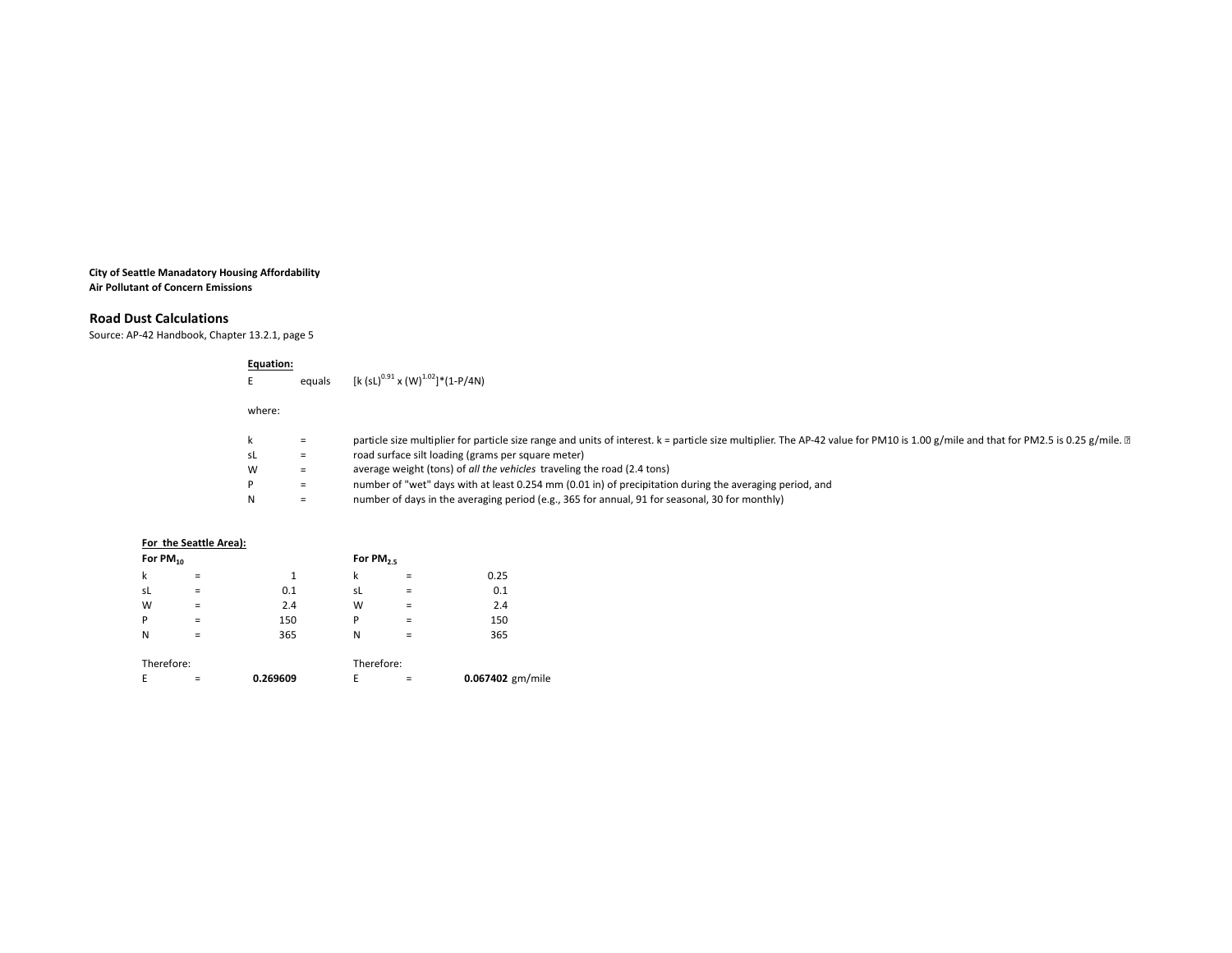#### **Natural Gas Usage**

| <b>Parameter</b>                        | <b>Existing</b> | <b>Alternative 1</b> | <b>Alternative 2</b> | <b>Alternative 3</b> |
|-----------------------------------------|-----------------|----------------------|----------------------|----------------------|
| Residential natural gas usage, MMBtu/yr | 2,322,628       | 262,044              | 349.999              | 353,822              |
| Commercial natural gas usage, MMBtu/yr  | 285.357         | 76.653               | 85.854               | 84,953               |
| Total natural gas usage, MMBtu/yr       | 2,607,985       | 338.697              | 435,853              | 438,775              |

Note: Based on residential building calculated natural gas usage.

#### **Natural Gas Usage Criteria Pollutant of Concern Emissions**

| Pollutant    | <b>Emission</b><br>Factor, | <b>Emissions Rate, tpy</b> |                      |                      |                      |  |  |  |
|--------------|----------------------------|----------------------------|----------------------|----------------------|----------------------|--|--|--|
|              | lb/MMBtu                   | <b>Existing</b>            | <b>Alternative 1</b> | <b>Alternative 2</b> | <b>Alternative 3</b> |  |  |  |
| <b>NOX</b>   | 0.092                      | 120.17                     | 15.61                | 20.08                | 20.22                |  |  |  |
| <b>CO</b>    | 0.039                      | 51.14                      | 6.64                 | 8.55                 | 8.60                 |  |  |  |
| <b>VOC</b>   | 0.005                      | 7.03                       | 0.91                 | 1.18                 | 1.18                 |  |  |  |
| <b>PM2.5</b> | 0.006                      | 7.29                       | 0.95                 | 1.22                 | 1.23                 |  |  |  |

Note: Based on AP-42, Chapter 1.4, Tables 1.4-1 and 1.4-2. PM2.5 assumed to be condensable fraction emission factor.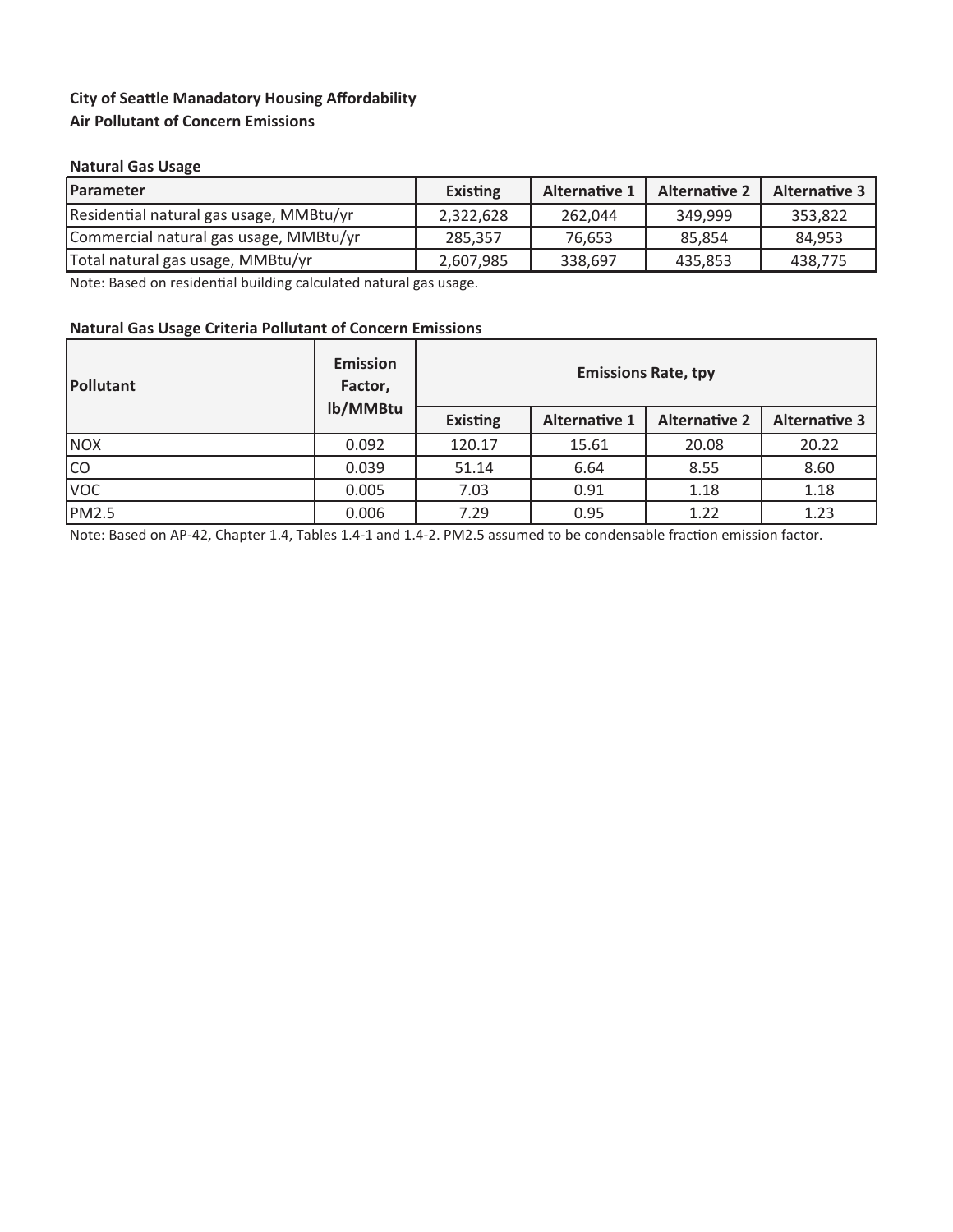**Air Pollutant of Concern Summary in Tons Per Year**

|                  | <b>Existing</b> |             |              | <b>Alternative 1</b> |             |              | <b>Alternative 2</b> |             |              | <b>Alternative 3</b> |             |              |
|------------------|-----------------|-------------|--------------|----------------------|-------------|--------------|----------------------|-------------|--------------|----------------------|-------------|--------------|
| <b>Pollutant</b> | Transportation  | Natural gas | <b>Total</b> | Transportation       | Natural gas | <b>Total</b> | Transportation       | Natural gas | <b>Total</b> | Transportation       | Natural gas | <b>Total</b> |
| <b>NOX</b>       | 14.59           | 120.17      | 134.76       | 2.46                 | 15.61       | 18.07        | 2.46                 | 20.08       | 22.55        | 2.47                 | 20.22       | 22.69        |
| <b>CO</b>        | 79.49           | 51.14       | 130.63       | 30.01                | 6.64        | 36.66        | 30.13                | 8.55        | 38.68        | 30.18                | 8.60        | 38.78        |
| <b>PM2.5</b>     | 2.01            | 7.29        | 9.30         | 1.96                 | 0.95        | 2.90         | 1.96                 | 1.22        | 3.18         | 1.97                 | 1.23        | 3.19         |
| <b>VOC</b>       | 2.70            | 7.03        | 9.73         | 0.62                 | 0.91        | 1.53         | 0.62                 | 1.18        | 1.80         | 0.62                 | 1.18        | 1.80         |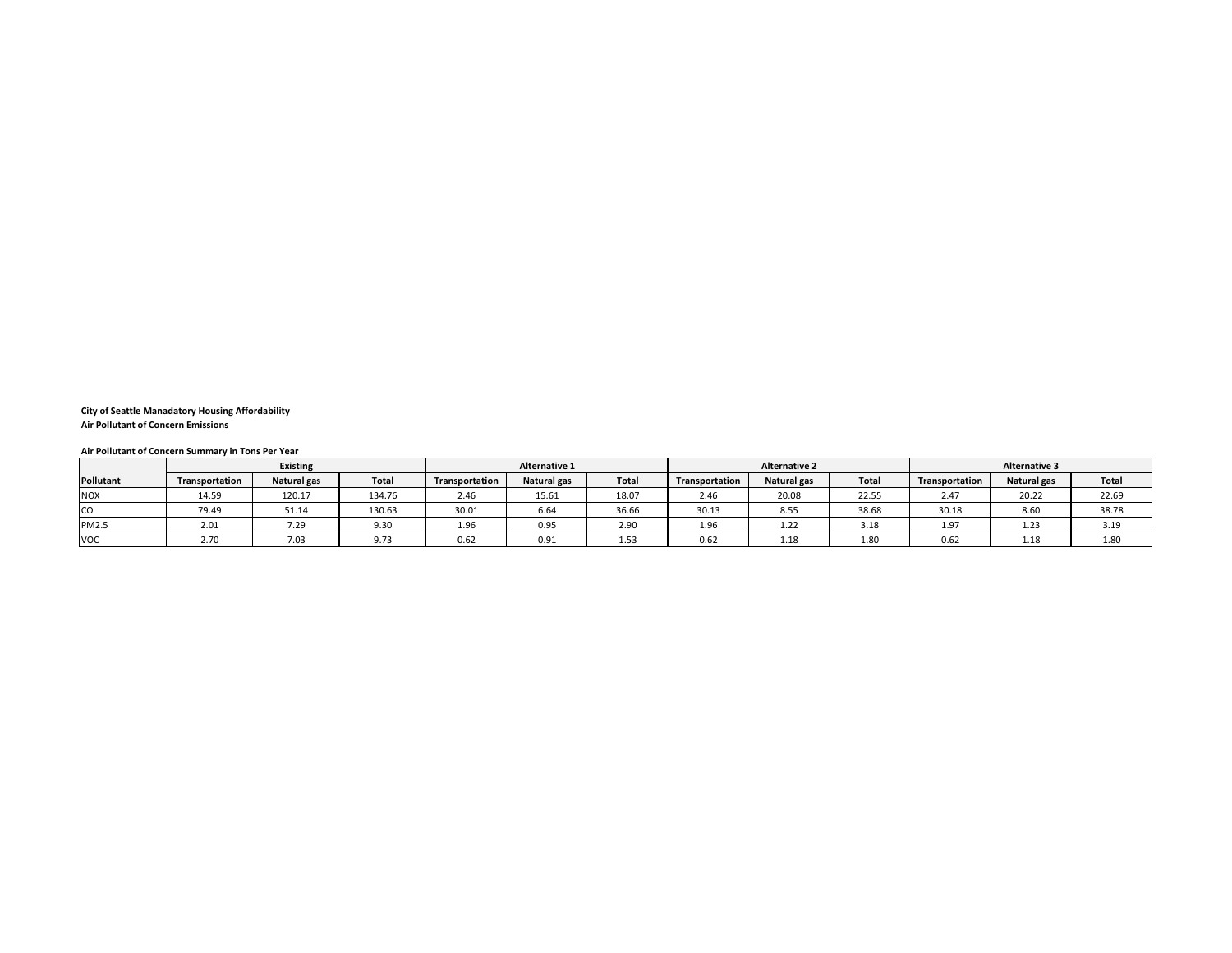**City of Seattle Mandatory Housing Affordability Greenhouse Gas Emissions Calculations**

## **GHG Emissions Summary**

| <b>Source</b>                        | <b>Alternative 1</b> | <b>Alternative 2</b> | <b>Alternative 3</b> |
|--------------------------------------|----------------------|----------------------|----------------------|
| Transportation (Citywide)            | $-118,000$           | $-90,000$            | $-90,000$            |
| <b>Building Energy - Residential</b> | 9,565                | 12,775               | 12,915               |
| <b>Building Energy - Commercial</b>  | 2,252                | 2.522                | 2.495                |
| Solid Waste                          | 20,263               | 25,165               | 25,076               |
| <b>Total</b>                         | $-85,921$            | -49,538              | -49,515              |

Note: Transportation values from GHG appendix.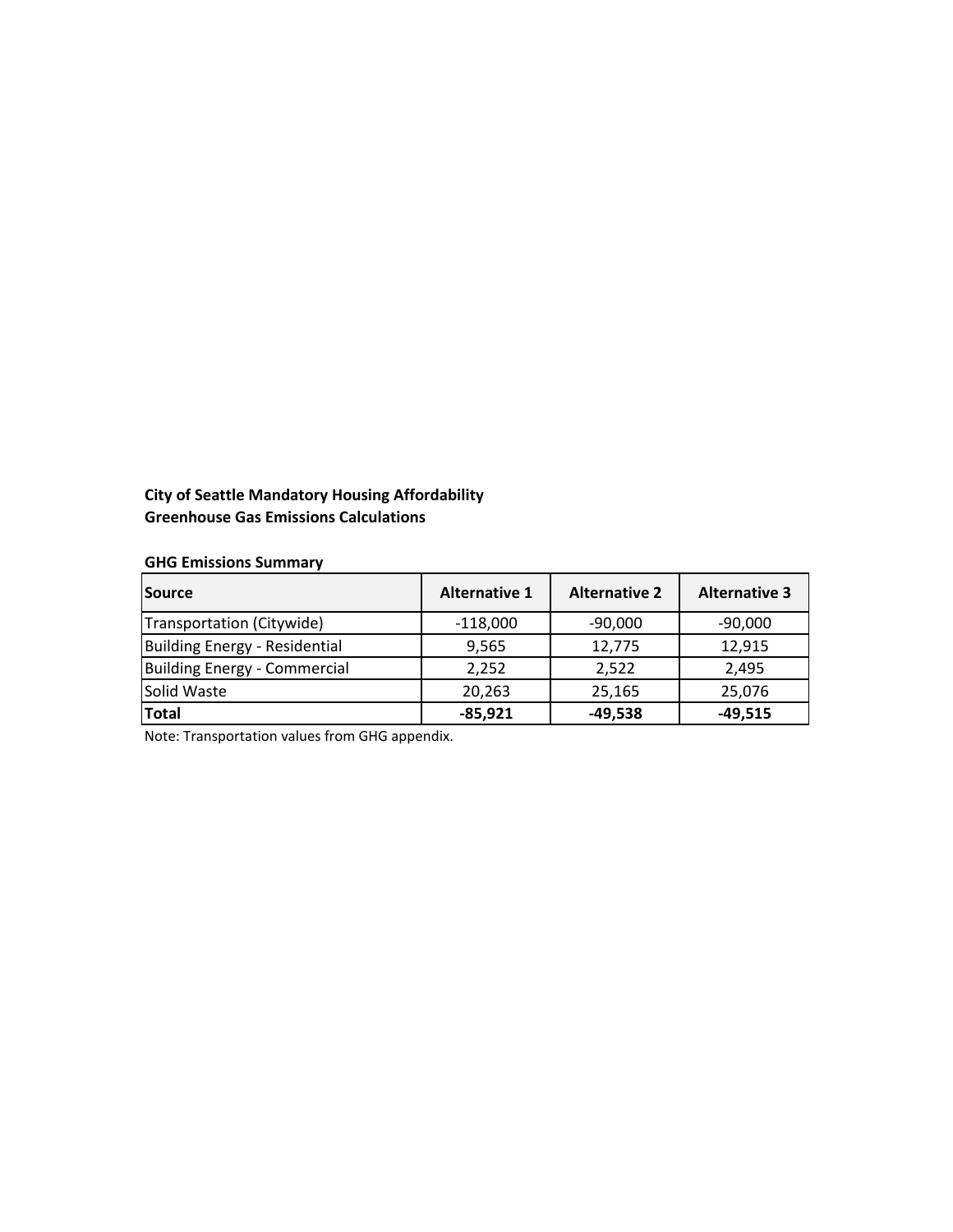#### **City of Seattle Mandatory Housing Affordability Greenhouse Gas Emissions Calculations**

## **Building - Residential: Natural Gas Usage and Emission Factors**

## **Building - Residential: Natural Gas Use GHG Emissions**

| Parameter                                         | 2015      | <b>Alternative 1</b> | <b>Alternative 2</b> | <b>Alternative 3</b> | Source/Notes                                           |
|---------------------------------------------------|-----------|----------------------|----------------------|----------------------|--------------------------------------------------------|
| Total households                                  | 290,576   | 45,361               | 62,363               | 62,107               |                                                        |
| Single-family households                          | 188,122   | 11,500               | 14,259               | 14,236               | Assumed to be all outside villages units               |
| Multi family large                                | 35,775    | 10,361               | 15,607               | 12,408               | Assumed to be total housing units in Urban Centers (Fi |
| Multi family small                                | 66,679    | 23,500               | 32,497               | 35,463               | Assumed to be all other house units                    |
| Total natural gas use, MMBTU/yr                   | 2,322,628 | 262,044              | 349,999              | 353,822              |                                                        |
| Single-family households                          | 1,885,708 | 115,274              | 142,930              | 142,700              |                                                        |
| Multi family large                                | 114,869   | 33,268               | 50,112               | 39,841               |                                                        |
| Multi family small                                | 322,051   | 113,502              | 156,956              | 171,282              |                                                        |
| Total CO2e emissions, MT CO2e/yr                  | 124,671   | 14,066               | 18,787               | 18,992               |                                                        |
| Single-family households                          | 101,219   | 6,188                | 7,672                | 7,660                |                                                        |
| Multi family large                                | 6,166     | 1,786                | 2,690                | 2,139                |                                                        |
| Multi family small                                | 17,287    | 6,092                | 8,425                | 9,194                |                                                        |
| Total CO2e emissions (with reduction), MT CO2e/yr | 84,777    | 9,565                | 12,775               | 12,915               |                                                        |
| Single-family households (with reduction)         | 68,829    | 4,208                | 5,217                | 5,209                |                                                        |
| Multi family large (with reduction)               | 4,193     | 1,214                | 1,829                | 1,454                |                                                        |
| Multi family small (with reduction)               | 11,755    | 4,143                | 5,729                | 6,252                |                                                        |

First Hill-Capitol Hill, Northgate, Ravenna (U District 2) [Source: Land Use Chapter 20170508]

| Parameter                                   | Value      | Source/Notes                                                                                          |
|---------------------------------------------|------------|-------------------------------------------------------------------------------------------------------|
| Single-family households, kBTU/DU/day       | 27,463     | CalEEMod land use subtype: Single Family Housing; Average of all Climate Zones with extremes removed) |
| Multi family large, kBTU/DU/day             | 8,797      | CalEEMod land use subtype: Apartments Mid Rise; Average of all Climate Zones with extremes removed)   |
| Multi family small, kBTU/DU/day             | 13,233     | CalEEMod land use subtype: Apartments Low Rise; Average of all Climate Zones with extremes removed)   |
| CO2 emission factor (natural gas), lb/MMBTU | 117.647059 | CalEEMod Appendix D, Default Data Tables                                                              |
| CH4 emission factor (natural gas), lb/MMBTU | 0.0022549  | CalEEMod Appendix D, Default Data Tables                                                              |
| N2O emission factor (natural gas), lb/MMBTU | 0.00215686 | CalEEMod Appendix D, Default Data Tables                                                              |
| Residential target reduction                | 32%        | Climate Action Plan, page 34                                                                          |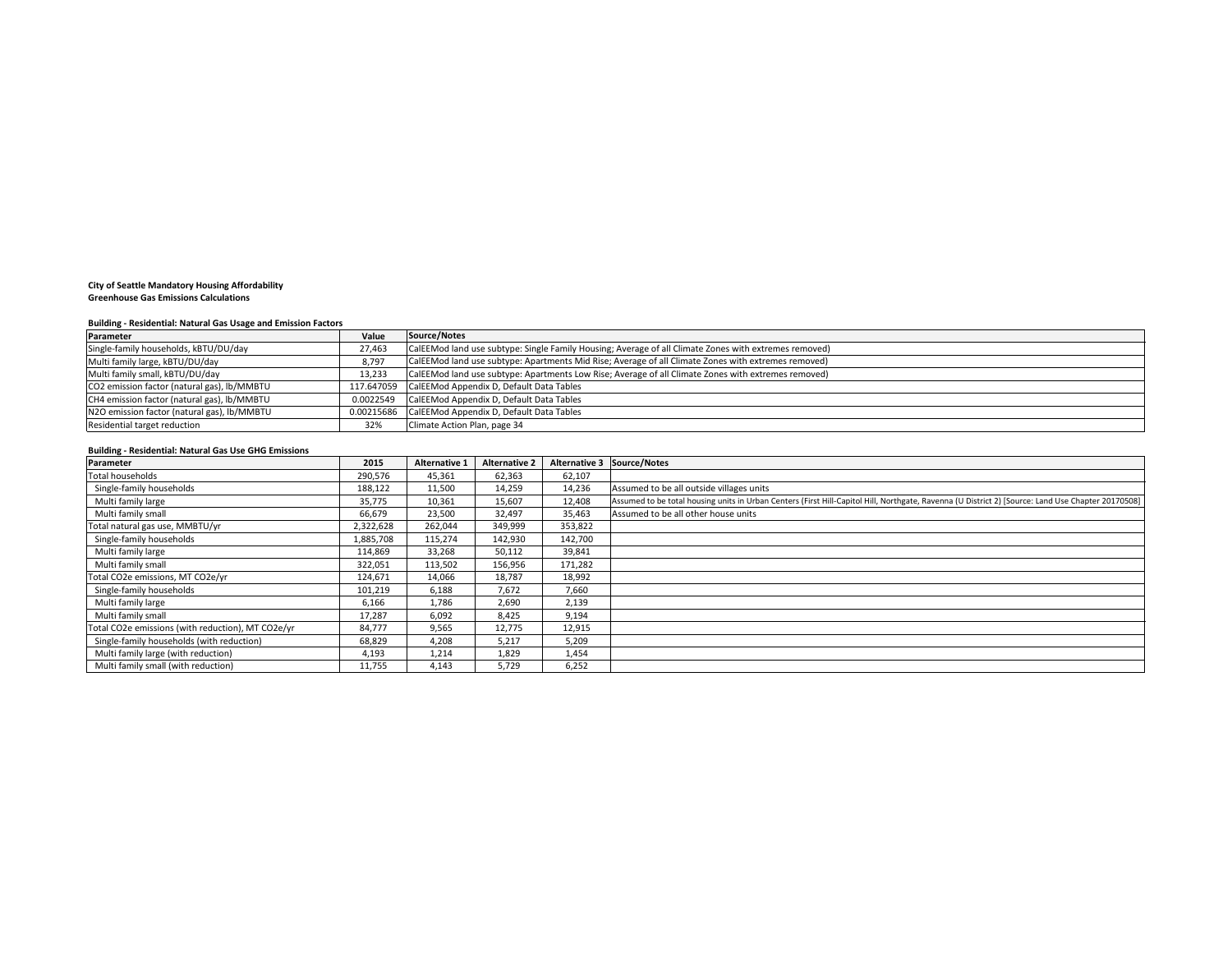## **City of Seattle Mandatory Housing Affordability Greenhouse Gas Emissions Calculations**

**Building - Commercial: Jobs Information and Assumptions**

| Parameter               | 2015    | <b>Alternative 1</b> | <b>Alternative 2</b> | <b>Alternative 3</b> | <b>Notes</b>     |
|-------------------------|---------|----------------------|----------------------|----------------------|------------------|
| Total jobs              | 211,148 | 51,734               | 57,262               | 57,099               |                  |
| <b>By Location</b>      |         |                      |                      |                      |                  |
| Outside Villages        | 85,478  | 20,790               | 22,848               | 22,879               |                  |
| Inside Villages/Centers | 69,226  | 18,710               | 20,635               | 21,005               |                  |
| Urban Center            | 56,444  | 12,234               | 13,779               | 13,215               | <b>Urban Cer</b> |
| By Type                 |         |                      |                      |                      |                  |
| Warehouse jobs          | 83,934  | 9,000                | 9,000                | 9,000                |                  |
| Commercial jobs         | 127,214 | 42,734               | 48,262               | 48,099               |                  |

# **Building - Commercial: Assumptions Used**

# **Building - Commercial: GHG Emissions**

| Parameter                                                                | 2015    | <b>Alternative 1</b> | <b>Alternative 2</b> | <b>Alternative 3</b> | <b>Notes</b> |
|--------------------------------------------------------------------------|---------|----------------------|----------------------|----------------------|--------------|
| Warehouse building area, ksf                                             | 37,770  | 4,050                | 4,050                | 4,050                |              |
| Total commercial, ksf                                                    | 53,686  | 16,185               | 18,268               | 18,064               |              |
| General commercial building area, ksf                                    | 38,164  | 12,820               | 14,479               | 14,430               |              |
| Downtown commercial building area, ksf                                   | 15,522  | 3,364                | 3,789                | 3,634                |              |
| Total natural gas usage, MMBTU/yr                                        | 285,357 | 76,653               | 85,854               | 84,953               |              |
| Warehouse natural gas usage, MMBTU/yr                                    | 48,252  | 5,174                | 5,174                | 5,174                |              |
| Commercial natural gas usage, MMBTU/yr                                   | 237,106 | 71,479               | 80,680               | 79,779               |              |
| Total CO2e emissions, MT CO2e/yr                                         | 15,258  | 4,094                | 4,585                | 4,537                |              |
| CO2e emissions (warehouse natural gas usage), MT CO2e/yr                 | 2,590   | 278                  | 278                  | 278                  |              |
| CO2e emissions (commercial natural gas usage), MT CO2e/yr                | 12,668  | 3,816                | 4,307                | 4,259                |              |
| Total CO2e emissions (with reduction), MT CO2e/yr                        | 15,258  | 2,252                | 2,522                | 2,495                |              |
| CO2e emissions (warehouse natural gas usage with reduction), MT CO2e/yr  | 2,590   | 153                  | 153                  | 153                  |              |
| CO2e emissions (commercial natural gas usage with reduction), MT CO2e/yr | 12,668  | 2,099                | 2,369                | 2,342                |              |

Puter in EIS scope includes First Hill-Capitol Hill, Northgate, and Ravenna [U District (2)]

Ise-No Rail, Average of all Climate Zones) erage of all Climate Zones)

| Parameter                                   | Value      | <b>Notes</b>                                                       |
|---------------------------------------------|------------|--------------------------------------------------------------------|
| Warehouse natural gas usage, kBTU/sf        | 3.5        | CalEEMod Appendix D, Default Data Tables (Unrefrigerated Warehou   |
| Commercial natural gas usage, kBTU/scf      | 12.1       | CalEEMod Appendix D, Default Data Tables (General Office Space, Av |
| Warehouse, sf/job                           | 450        | From Seattle Comprehensive Plan GHG Calculations                   |
| Commercial (general), sf/job                | 300        | From Seattle Comprehensive Plan GHG Calculations                   |
| Commercial (downtown), sf/job               | 275        | From Seattle Comprehensive Plan GHG Calculations                   |
| CO2 emission factor (natural gas), lb/MMBTU | 117.647059 | CalEEMod Appendix D, Default Data Tables                           |
| CH4 emission factor (natural gas), lb/MMBTU | 0.0022549  | CalEEMod Appendix D, Default Data Tables                           |
| N2O emission factor (natural gas), lb/MMBTU | 0.00215686 | CalEEMod Appendix D, Default Data Tables                           |
| Commercial target reduction                 | 45%        | Climate Action Plan, page 34                                       |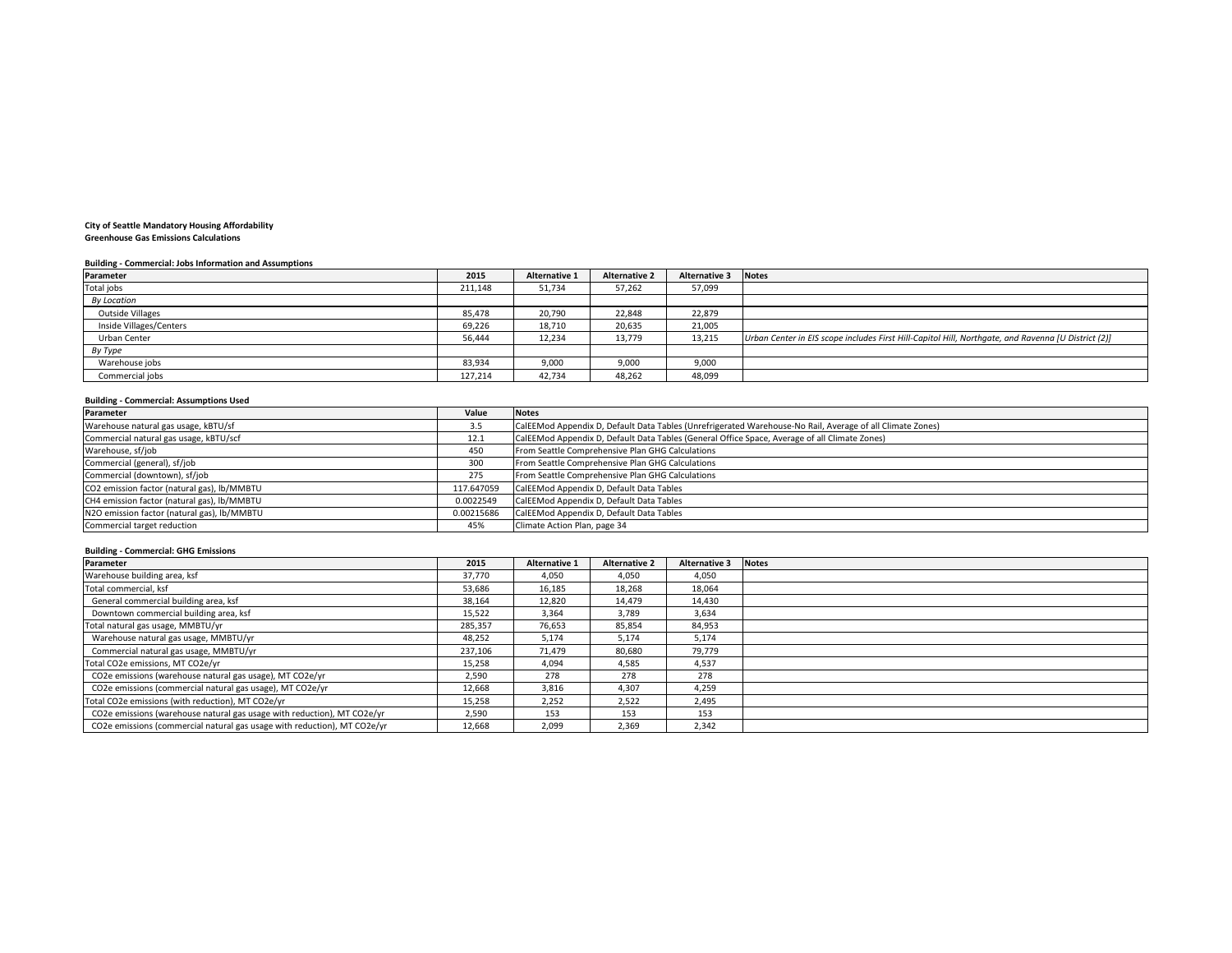# **City of Seattle Mandatory Housing Affordability**

## **Greenhouse Gas Emissions Calculations**

## **Solid Waste Related GHG Emissions**

From Appendix D of the Climate Action Plan:

| Parameter                                    |        |         |         | Alternative 1 Alternative 2 Alternative 3 Source/Notes                           |
|----------------------------------------------|--------|---------|---------|----------------------------------------------------------------------------------|
| Residential waste per capita, tons/resident  | 0.18   | 0.18    | 0.18    |                                                                                  |
| Commercial waste per capita, tons/employee   | 0.32   | 0.32    | 0.32    |                                                                                  |
| Emissions per ton disposed, MT CO2e/ton      | 0.85   | 0.85    | 0.85    |                                                                                  |
| Household size assumption, persons/household | 2.06   | 2.06    | 2.06    | From Transportation GHG analysis                                                 |
| Households                                   | 45,361 | 62,363  | 62,107  |                                                                                  |
| Population                                   | 93,444 | 128,468 | 127,940 |                                                                                  |
| Employee increases, persons                  | 51,734 | 57,262  | 57,099  |                                                                                  |
| Residential waste generation, tons           | 16,820 | 23,124  | 23,029  |                                                                                  |
| Commercial waste generation, tons            | 16,555 | 18,324  | 18,272  |                                                                                  |
| Total waste generation, tons                 | 33,375 | 41,448  | 41,301  |                                                                                  |
| Seattle Current Diversion Rate               | 58%    | 58%     | 58%     | Source: Seattle Public Utilities 2015 Recycling Rate Report (Year 2015; Overall) |
| 2030 Diversion Rate Goal                     | 70%    | 70%     | 70%     |                                                                                  |
| Total Waste adjusted for diversion, tons     | 23,839 | 29,606  | 29,501  |                                                                                  |
| Waste Emissions, MT CO2e/yr                  | 20,263 | 25,165  | 25,076  |                                                                                  |